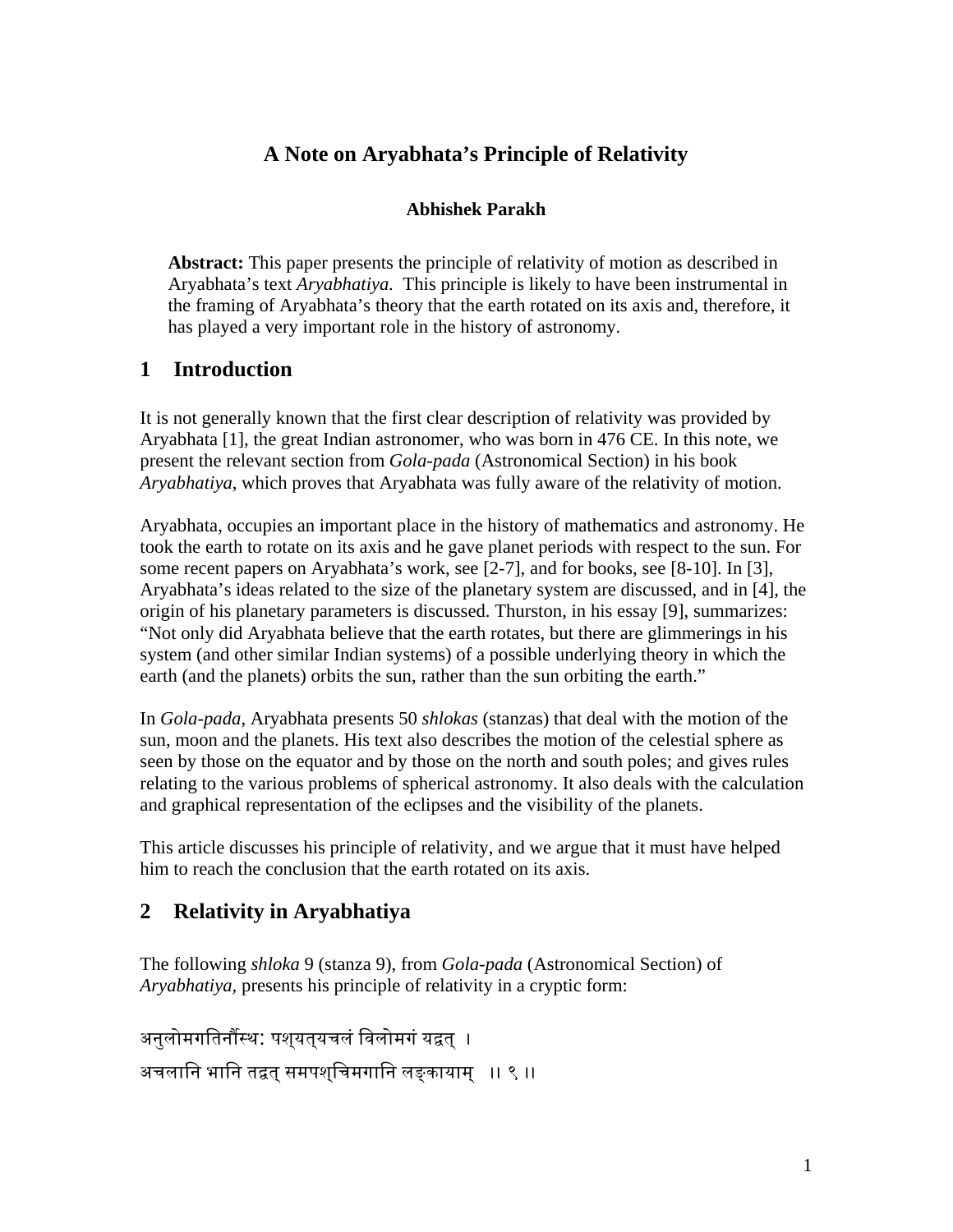**Translation** [1]: *Just as a man in a boat moving sees the stationary objects (on either side of the river) as moving backward, just so are the stationary starts seen by people at Lanka (reference co-ordinate on the equator), as moving exactly towards the west.*

The above statement shows that Aryabhata was aware of the problem associated with absolute velocity. He was aware that motion of an object is only with respect to a frame of reference. Here, Aryabhata has used the boat as one frame of reference and objects on bank of the river as other frame of reference; these are the uniformly moving and stationery frames. Having illustrated his principle using a terrestrial example, he applies it freely to celestial objects, stating that stars are stationary and we are moving. This application of a terrestrial idea to the stars is very significant conceptually, since it means that the same laws should apply everywhere.

*Shloka* 10 (stanza 10):

उदयासुतमयनिमित्तं नित्**यं प्रवहेर्**ग् वायुना क्षिपुत: । लङ्कासमपश्िचमगो भयञ्जर: सगर्हो भर्मित ।। १० ।।

**Translation** [1]: *(It so appears as if) the entire structure of the asterisms together with the planets were moving exactly towards the west of Lanka, being constantly driven by the provector wind, to cause their rising and setting.*

The above stanza implies that Aryabhata was perfectly aware that experiments dealing with observations in a different frame of reference with respect to one on which the observer is situated will provide exactly similar results. This conclusion is drawn because as seen in the previous stanza he had described stars as stationary objects while in the present one he says stars appear to move due to the "provector wind." This also means that he saw mechanism in terms of a provector wind as a kind of an artifact.

## **3 Antecedents**

For the antecedents to Aryabhata's principle of relativity one must go to the earlier sources on Vedic astronomy [11-15]. That his work was grounded in measurements is established by Billard [16], who shows that his parameters are true for Pataliputra (Patna) of about 510 C.E. when the book appears to have been written.

The Aitareya Brahmana (3.44) says: "The Sun never really sets or rises." Another very early text, the Shatapatha Brahmana (8.7.3.10) states**:** "The sun strings these worlds - the earth, the planets, the atmosphere - to itself on a thread." Both these imply that the matter of representation of motion with respect to earth as well as sun was part of the astronomical tradition.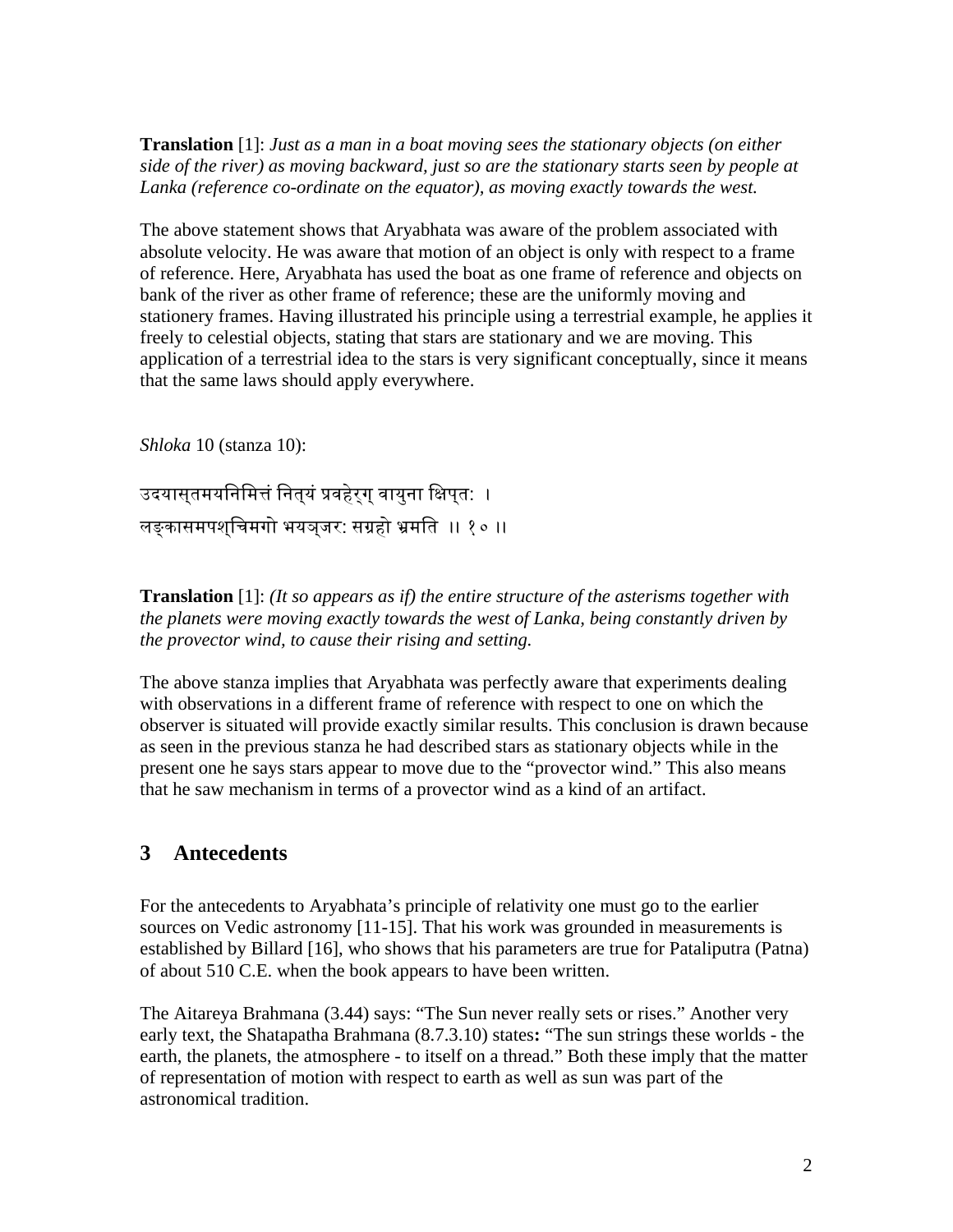We conclude that there was a very ancient tradition related to considering the sun as the centre of the solar system in India. Although some naïve ideas of relativity must have been at the basis of this tradition, a clear expression of this thinking is to be found for the first time in India in the work of Aryabhata.

It is possible that this relativity principle led the authors of the medieval Vishnu Purana (2.8) to assert: "The sun is stationed for all time, in the middle of the day. [...] Of the sun, which is always in one and the same place, there is neither setting nor rising." [14,17].

# **4 Galileo's Relativity**

It is worthwhile to compare Aryabhata's relativity principle to that of Galileo (1564- 1642), who explained his principle of relativity by stating that one cannot use any mechanical experiment to determine absolute constant uniform velocity.

Galileo presented the main idea behind his principle in the *Dialogue Concerning the Two Chief World Systems* (1632). In this work, Salvatius describes two scenarios concerning ship's cabin. In both, two friends are in the cabin, along with butterflies and other small flying animals, fish swimming in a bowl, a bottle from which drops of water fall into another container, and a ball. The cabin is below deck, so neither person can see outside.

In the first scenario, the ship is at rest; in the second, the ship is traveling at a constant velocity. In both, the animals and the fish move about, and the two friends go about various activities, and there is no way they can tell a difference. The motion of the ship has no effect on the activities in the cabin. This is the central idea behind Galileo's principle of relativity.

It is striking that the examples put forward by Aryabhata and Galileo are fundamentally identical. In each case there are two scenarios: one with a frame in motion and the other with the frame at rest. In each case, effectively, the local observations remain unaffected by the motion of the frame.

## **5 Conclusions**

Aryabhata's principle of relativity appears to have played a central role in the development of astronomical models in India and, therefore, it is of great interest to the historian of astronomy.

### **References**

1. K.S. Shukla and K.V. Sarma, Aryabhatiya of Aryabhata. Indian National Science Academy, 1976.